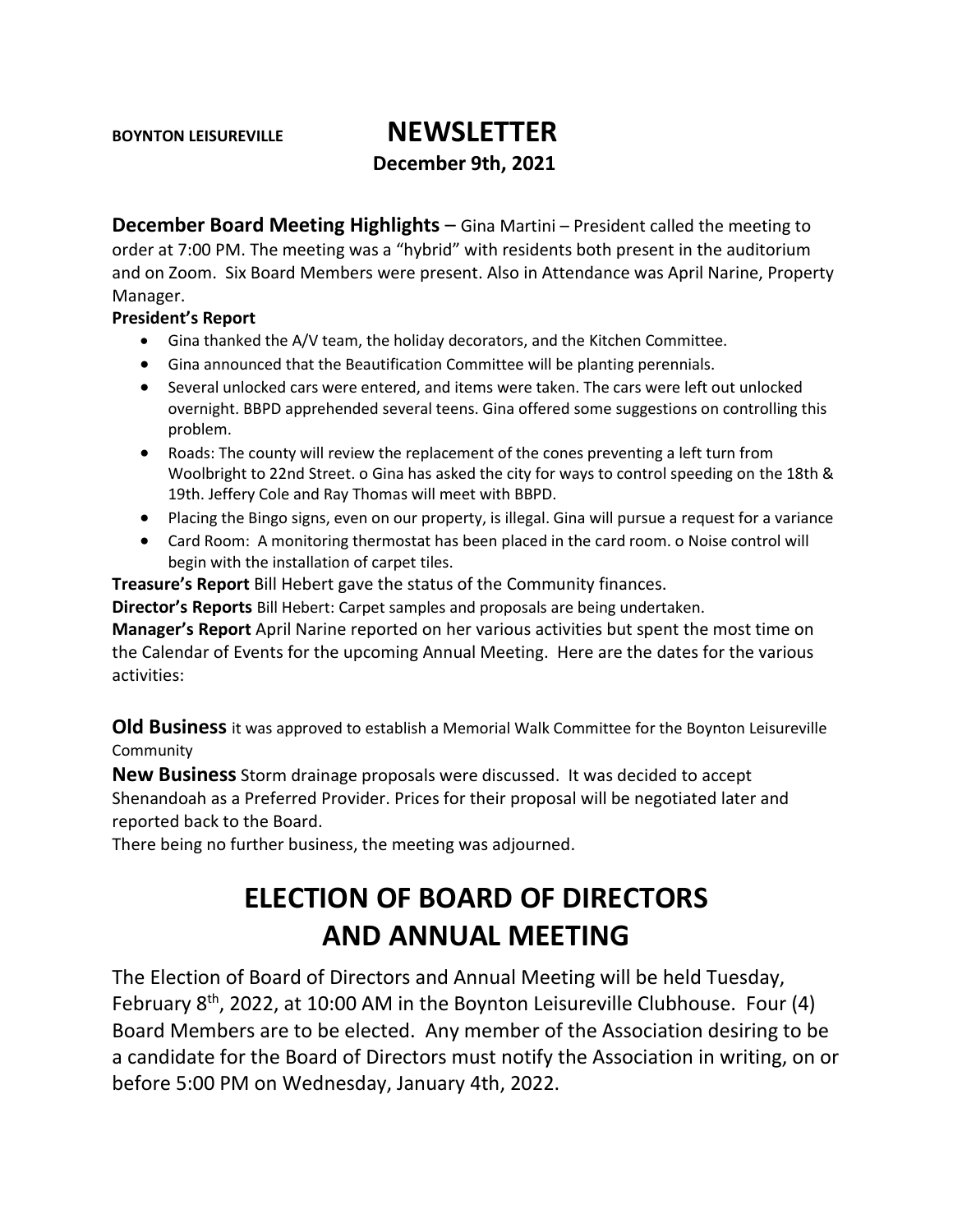There is currently no listing of Candidates available at the time of this publishing. However, a current listing of Candidates will be available in the Office along with their resumes after the deadline to be submitted. They will be available in the office on January 11, 2022. A listing of Candidates along with any information sheet will be available in the February edition.

- **12/08/21-** Mail First Notice of Election of Board of Directors and Notice of the Annual Meeting.
- **12/09/21-** Notice of Intent to Run can be picked up.at the office
- **12/09/21-** Published in the December Newsletter.
- **12/17/21-** Separate eBlast about First Notice.
- **1/04/22** Intent to run form must be received in the office by 5:00 PM. If you want your information submitted in the BL Post, your resume must also be included with the Intent To Run form by 5:00pm
- **1/10/22** Information Sheet (Resume) must be received in the office by 5:00 PM.
- **1/11/22** Office to provide a receipt that the ({Notice of Intent to be a Candidate" and Information Sheet (Resume) has been received.
- **1/26/22** Candidates Night. Auditorium and Zoom
- **1/24/22** 2nd Notice of Election and Annual Meeting will be mailed with a ballot listing the Candidates and their information sheets.
- **02/08/22** -Annual Meeting and Election 10:00 AM.

## **Committee Reports:**

**Capital Improvement Program - Seeking Volunteers** The Board recently adopted the upcoming 2022 Budget which includes funding for establishing a capital improvement program for the HOA as recommended by the Finance Committee. This is intended to be a comprehensive capital improvement program that will proactively address future capital needs with funding resources that will help ensure the success of these projects. We will elaborate more on the program and its progress but for now, we are looking for help.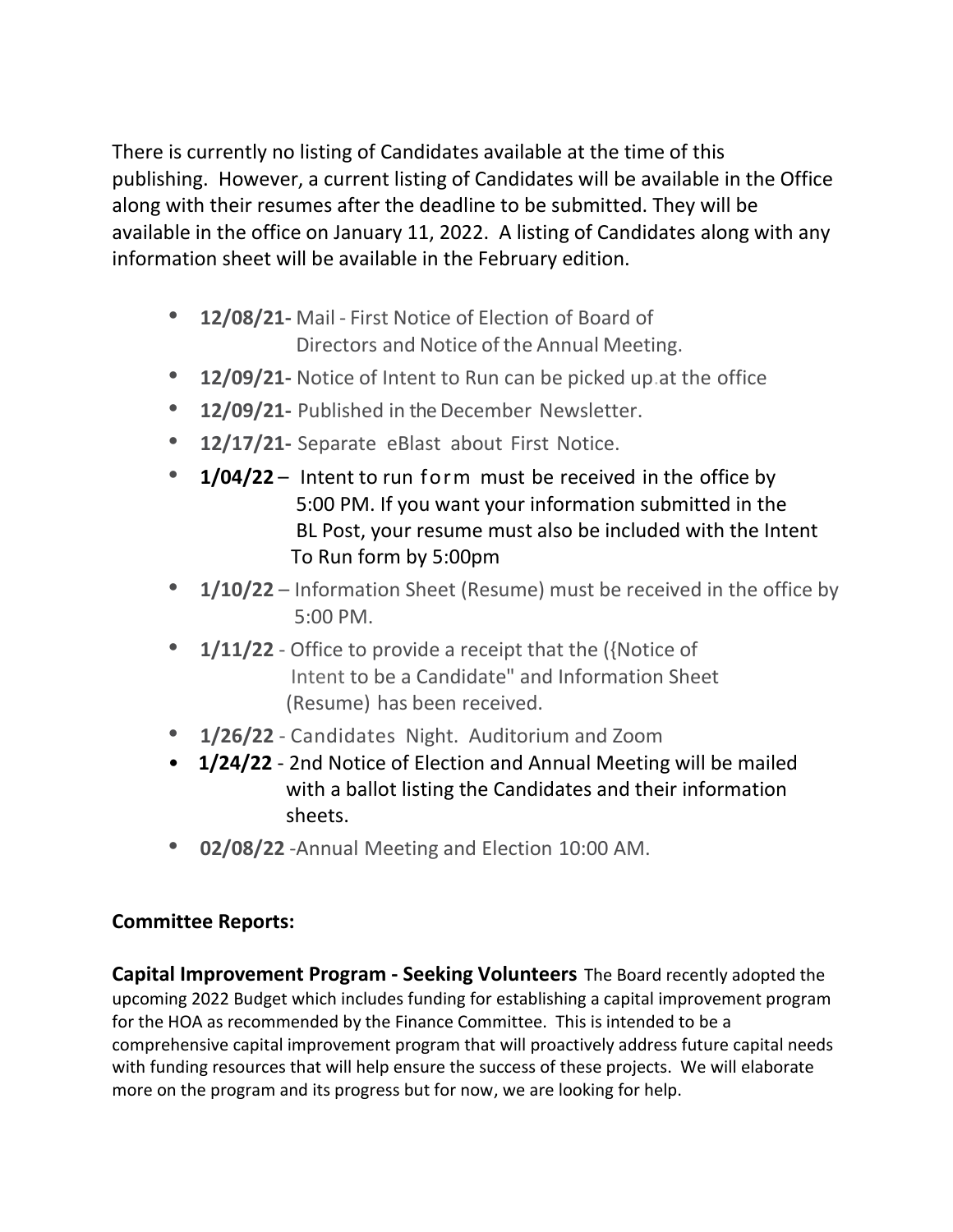The development of this CIP [capital improvement program] is a significant undertaking. The Finance Committee and the Board are committed to the success of this program. The Finance committee is seeking community volunteers who would like be part of the CIP Team and assist in the successful development of this program. Ideally, the CIP Team would include HOA owners who have experience and talent in areas such as architecture, engineering, project management in areas such as construction [building, roads, irrigation, infrastructure, pools], HVAC, organization skills, etc. For those of you who are not looking for a full-time commitment on a committee, Team members will be involved with specific projects so the time involved could be limited to one project if that is what you are able to provide. The assistance of interested HOA owners is essential so that this project can be moved along as quickly as possible. If you are interested in helping and/or would like more information, please email to: [blcipteam@gmail.com](mailto:blcipteam@gmail.com)

**Boynton Leisureville Pickleball Club** will have its first meeting on December 15<sup>th</sup> @ 7:30 pm in the Boynton Leisureville Clubhouse Auditorium. We will discuss the schedule and location. Many people have inquired in the past about pickleball. Here is your opportunity. If you are interested in playing pickleball, please plan to attend this meeting. Pickleball is fun and is a healthy exercise.

**The Italian Heritage Club would** like to thank its members, residents, and their guests for a very successful Night at the Races. It was a huge success. We thank the Board of Directors of Boynton Leisureville for their continued support. We also thank the communications committee for enhancing the audio and video aspects of our evening. We also would like to thank all those who sold tickets, helped set up and clean up after the event. Special thanks to those who manned the tables for the evening. It took many of us to make the evening a success, and everyone made a difference! Our next event is the Little Christmas Dance on Saturday, January 8, 2022. Tickets go on sale Tuesday, December 7, 2021, and will be available until sold out. The next regular membership meeting is on Monday, January 17, 2022, in the patio room at 7 PM. All Boynton Leisureville residents are welcome. Best Wishes for a Happy and Healthy New Year! The Italian Heritage Club - **Andy Anastasio, for the Board**

**C.O.P Report** For November, 35 volunteers gave up their time to do 211 hours of patrol time. There were 5 incidents of break-ins of cars. 3 on S.W. 17<sup>th</sup> Ave. and 2 on S.W. 19<sup>th</sup> Dr. On the same night. At least 2 cars were unlocked. Per the Boynton Beach police department, 3 teenagers were taken into custody. We are still in need of volunteers. Think about joining this valuable service for this community to make it a safer place to live. If you are interested, pick up an application and the C.O.P. manual from Cindy in the clubhouse office. Some safety tips:

- Keep your porch lights on, even better, install sensor motion lights. Lights are the biggest deterrent to keep "bad" guys at bay.
- Keep your garage doors closed at night.
- Keep your shrubs and hedges trimmed. A "bad" guy could be lurking in them.
- Keep your window coverings closed at night, "bad" guys can look right into your home.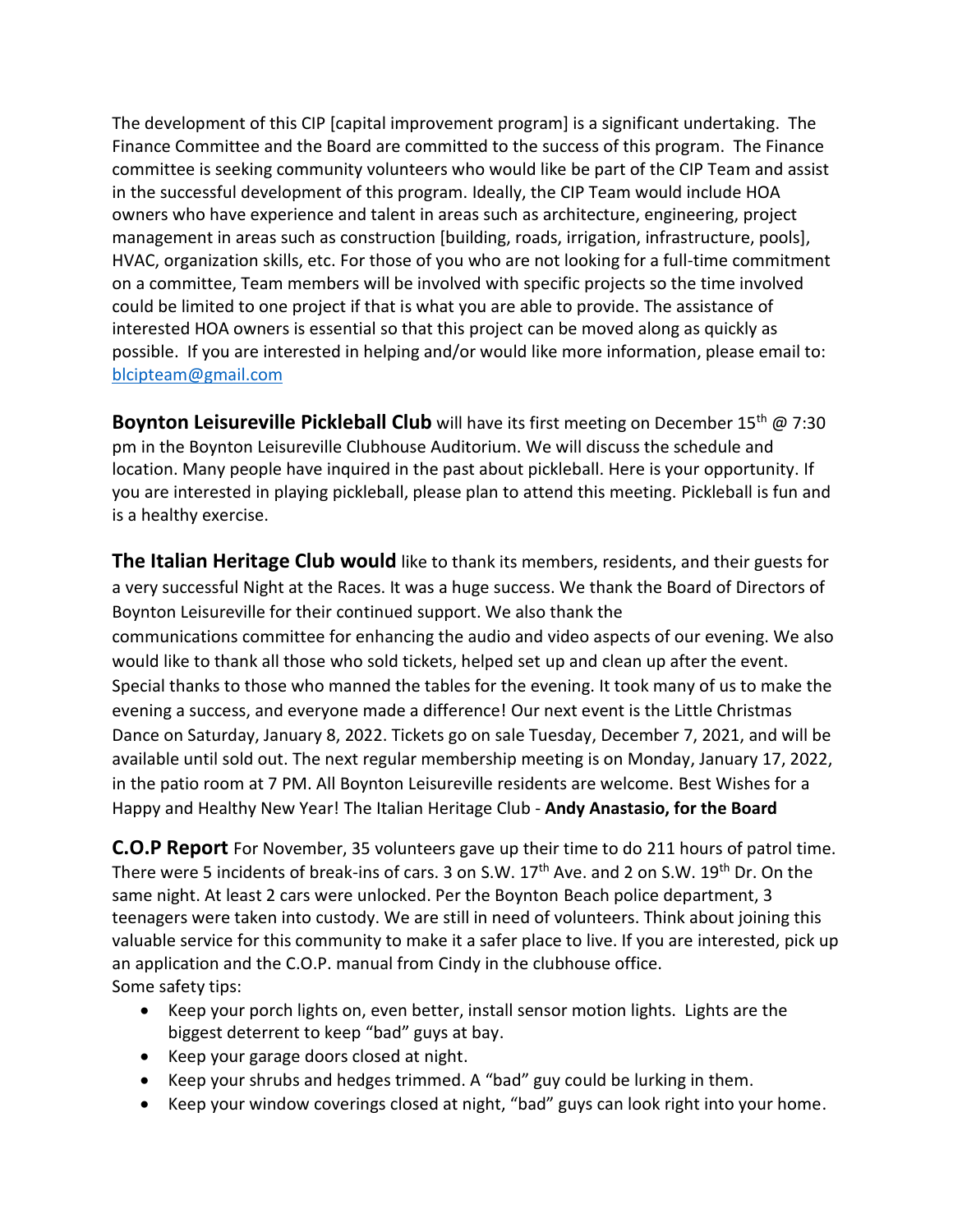- If you must leave your car on the driveway, make sure it is locked and no valuables are in it.
- Secure all locks on your home before bedtime.
- Don't open your front doors to anyone you don't know.
- Don't fall for scams/many going around.

Submitted by: **Capt. Theresa Kubiak**

**THEATRE GUILD** Theatre Guild has continued to have its rehearsals on Thursday evenings at 6:30, and Sunday afternoons at 1:30. Even after two long years, the cast has continued to remember their songs and the choreography better and better each time we rehearse. As I write in my articles in the "post," we are down several cast members this time, especially men, and we had to shorten the show a bit and make other "on stage" changes. There is still time to become a cast member…just come to a rehearsal and sign up…. it's free! – **Fred Yawitz**

**Computer Club** Thank you to everyone who attended our Holiday Happy Hour. I think everyone had a great time and it was one of our best events. On February 3rd the Computer Club will sponsor Part II of "What can I do with my phone.....: Please mark your calendars. It will be held at 1:00 in the clubhouse. March 3rd will be our annual Trivia Party. The flyer will appear in the February paper and in the clubhouse. This is a popular event so sign up early. BINGO will return on January 25<sup>th</sup>. Thanks for all your support. - Pat Miller

**Entertainment Committee** The Entertainment Committee has the following events scheduled: The Rod Steward Live Show – George Orr as Rod Steward on Saturday, January 22<sup>nd</sup>, 2022. The Voices of Legends with Eric Kearns Friday, February 18th, 2022**. FOR ADVANCE TICKETS OR ANYTIME CALL: Irene or Charlie Bobrowsky (561) 742-7982 or (561) 307-0001**

**C.E.R.T.** Our current program utilizes Community Emergency Response Team (CERT) study and practice training materials and videos. The hurricane season is officially over. Training will continue into the new year. Meetings are scheduled for: 12/16/21, 1/20/22, 2/17/22, 3//17/22 Thursday, 1PM, Conference room. **– John Konkola 561-739-5140**

**Communications Committee** Improving the quality of pictures in the Boynton Leisureville Post was addressed with the printer and resolution will be increased for better appearing pictures. A request for articles particularly featuring residents was made.

**Facebook Group** – Boynton Leisureville News continues to grow. Encourage your neighbors to join. Call Jim Holmes or Deb Lovett for help in joining.

**Channel 63** has lots of valuable information for the community but is sometimes forgotten to be watched. Please check it regularly for updates. Cindy in the office keeps it up to date. **Newsletter** Thanks to all Committee Chairs for sending in their reports to include in the newsletter. Thanks also to FirstService Residential and the Board of Directors for their inputs. **-Jim Holmes**